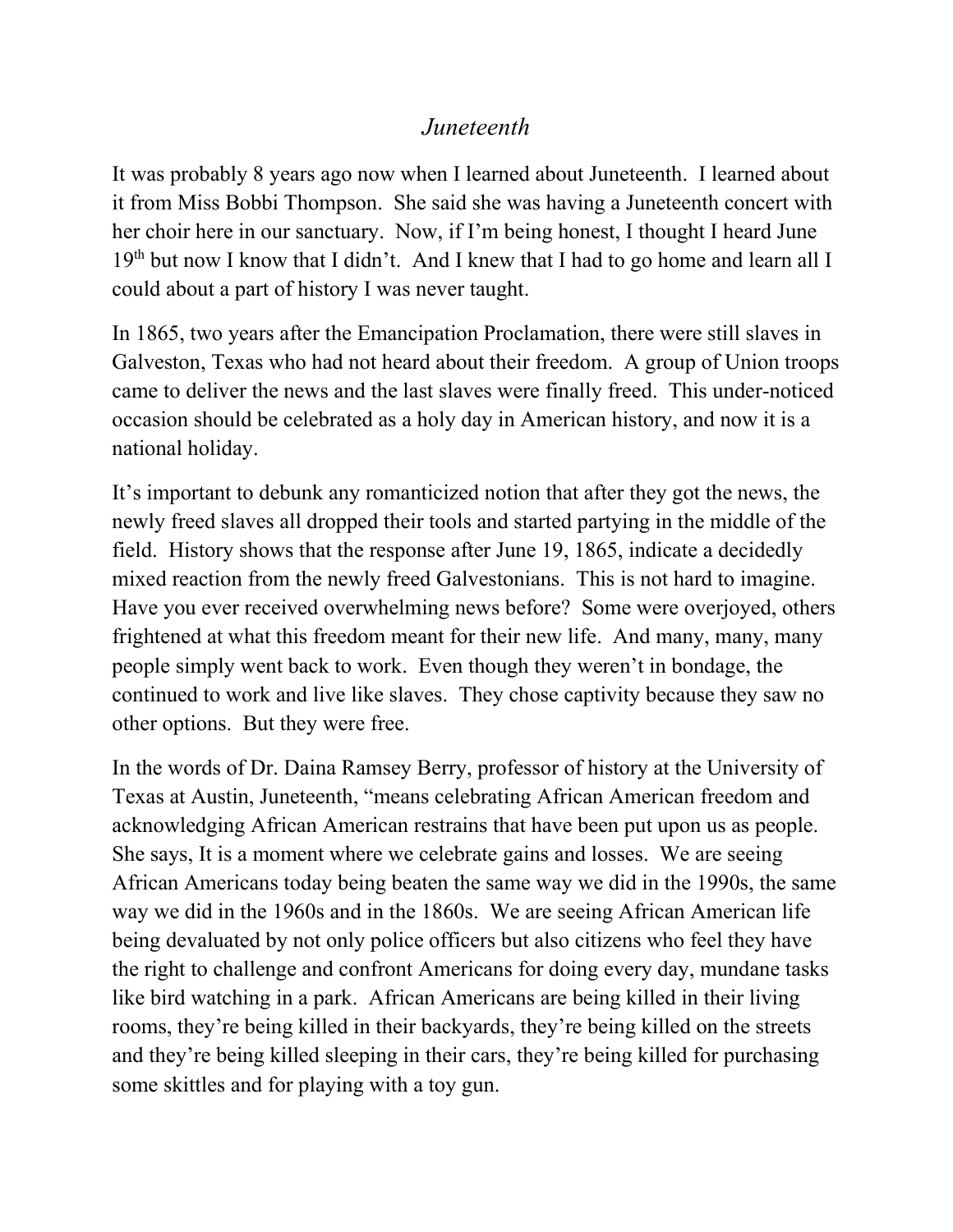I think about my grandfather, Maynard Hardt, who lived next door to me. He went to Ferris State University and became a pharmacist. He owned his own business and taught my father about hard work. But I know that if my grandfather had been African American, he would not have been able to receive the education he got. It would have been nearly impossible for him to get the funding to own his own store, to move freely around the city of Detroit without harassment or discrimination. Because he was white, he didn't have to contend with the racism built into the systems of education, banking, health care, law enforcement, home ownership and more.

That is white privilege. It doesn't mean that he didn't work hard. It doesn't mean that he didn't deserve the fruits of his labors. It does mean that the deck was stacked in his favor and through the generations – in my favor.

I am the beneficiary of generations of white privilege and the ways in which the deck was repeatedly stacked in the benefit of my white ancestors.

And because racism continues to persist – systemically – in nearly every institution in our country, I continue to benefit from white privilege. White privilege is the result of over 400 years of racism and discrimination. I did not ask for it, but I do benefit from it – and so do my children.

So what do I do about my white privilege? It is this question that brings me to today's scripture – the story of Zacchaeus. Now some of you know this story – you've heard it before, but even if you are hearing it for the first time, you might have heard a story about a short man, Zacchaeus, who was rich, was a sinner, a tax collector, a chief tax collector and a cheat. How he climbed a tree to see Jesus and from his encounter with Jesus repented – changing his ways and became generous with his wealth.

This is the traditional telling and understanding of this story, but I am not sure it is the most faithful. Zacchaeus was a rich man. He was the chief tax collector. Now tax collectors at the time had a terrible reputation. First – it was their job to collect taxes for Rome, the occupiers, from their fellow Jews who were being oppressed by the Romans. Many tax collectors collected far more than what was required in order to pad their own pockets. It was a profession that lent itself to corruption and greed.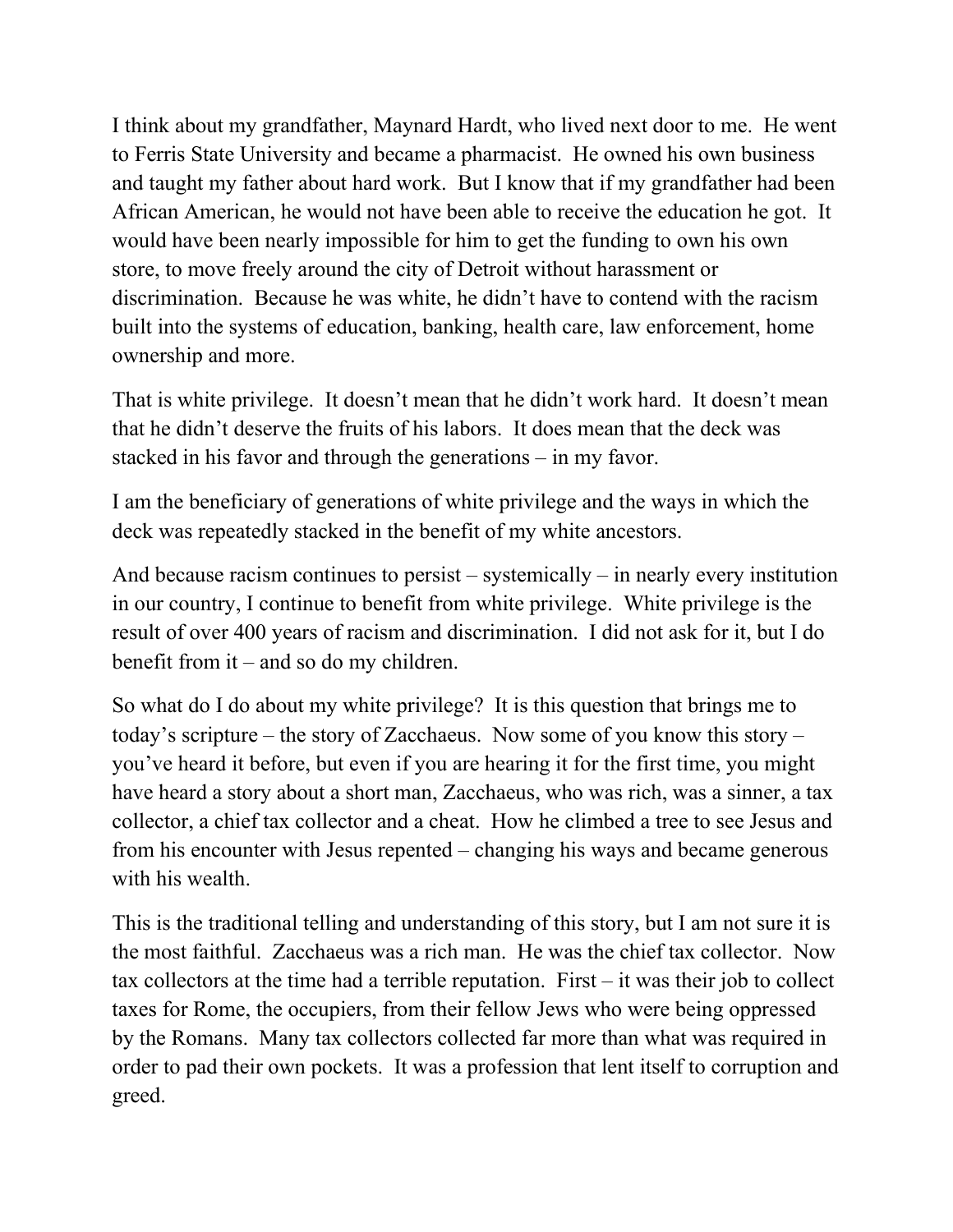This is why when Jesus says that he will have dinner with Zacchaeus, the crowd murmurs and grumbles, that Jesus would spend time with such an obvious sinner. What is the evidence of his sin? His job, his vocation. He is a tax collector  $-$  so clearly he is a sinner.

Note that Jesus never calls him a sinner, nor does Jesus tell him to repent of his sins. Nor does Zacchaeus ever confess that he is a sinner. Instead we find out that Zacchaeus is extraordinarily generous. This is a bit confusing because many of our bibles mistranslate Zacchaeus generosity into the future tense: "I will give to the poor." "I will pay back four times."

But in the Greek – this is not the future tense but the present tense. Zacchaeus is not changing his behavior but rather defending himself against the murmurings of the crowd.

Zacchaeus is incredibly generous – he gives half his possessions to the poor, far beyond what was required by the law.

According to Jewish law, if you wronged someone you were required to pay them back the original amount plus 1/5 more. Zacchaeus goes well above and beyond this paying four times more. A practice which is only possible if you rarely defraud someone.

Nowhere in this story is there a confession of guilt or an indication of changed behavior – there is only the murmuring accusations of the crowd and the overwhelming joy of Zacchaeus that he gets to see Jesus.

Due to his job and wealth, the crowd has determined that Zaccaeus to be unworthy, but by every account it would seem that Zacchaeus is innocent. Even his name, "Zacchaeus" literally means pure or innocent.

Maybe this is not the story of a repentant sinner, but a crowd being called to task for their own assumptions and judgments.

However, there is one place where Zacchaeus is not innocent. Preacher and Biblical Scholar, Fred Craddock notes, "While nothing of the private life of Zacchaeus is revealed in the story, this much we know on principle: no one can be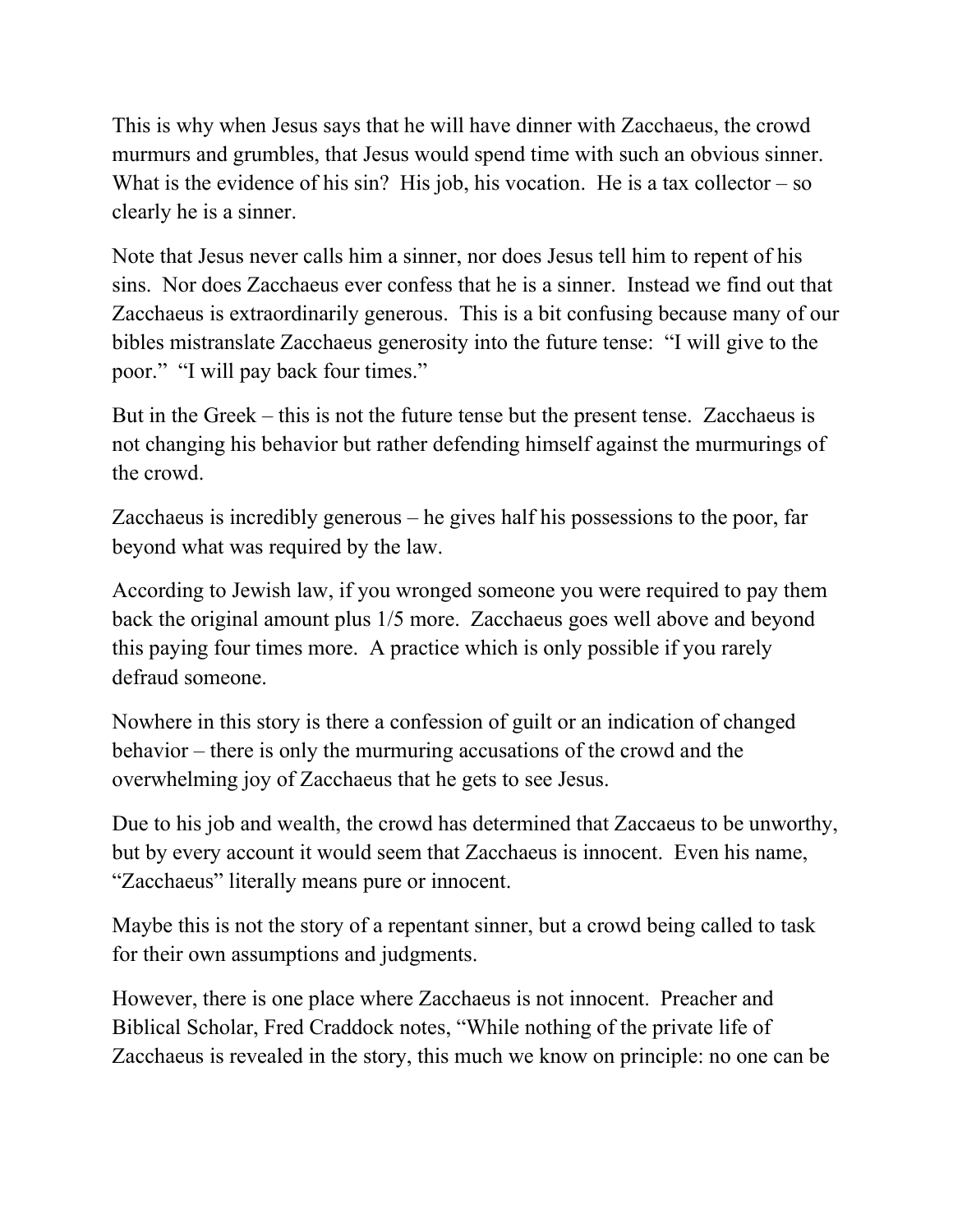privately righteous while participating in and profiting from a program that robs and crushes other persons."

In other words, by being a tax collector, Zacchaeus is profiting from and perpetuating the system of Roman oppression. Zacchaeus is guilty of participating in a system of oppression.

Aren't we all? It is painful and unfortunate reality that we live in a matrix of cultural, political, historical and social-economic systems that tend to benefit a few at the expense of many.

White privilege and systemic racism is just one example to which we could add sexism and elitism, the irreparable damage we are doing to the planet, the global market which forces people to work in unsafe conditions so that I can save money.

The idea of stepping out of all of these systems is overwhelming and nearly impossible.

What can I do about white privilege? I cannot stop being white any more than I can stop being female or heterosexual. So what can I do? What do we do?

We look to Zacchaeus. Zacchaeus was a tax collector and by all accounts – he was good at it. Good enough to be made the chief tax collector. Zacchaeus has found his vocation.

Pastor and author Fredrick Buechner writes that vocation comes from the Latin "vocare" which means "to call". It is the work a person is called by God to do. He goes on to say that you can discern your vocation by finding the work that you need most to do and the work that the world most needs to be done. In short he writes, "The place God calls you to, is the place where your deep gladness and the world's deep hunger meet.

I think that Zacchaeus has found his vocation. He was good at tax collecting. Did he like working for the occupying Romans – a brutal regime that was oppressing is people? Probably not. But he found that he could do his job in a way that ensured the fewest people were hurt. Furthermore, he was able to use his privilege and position to help those who needed it most. Zaccheaus found that place where his great joy and the world's great need met.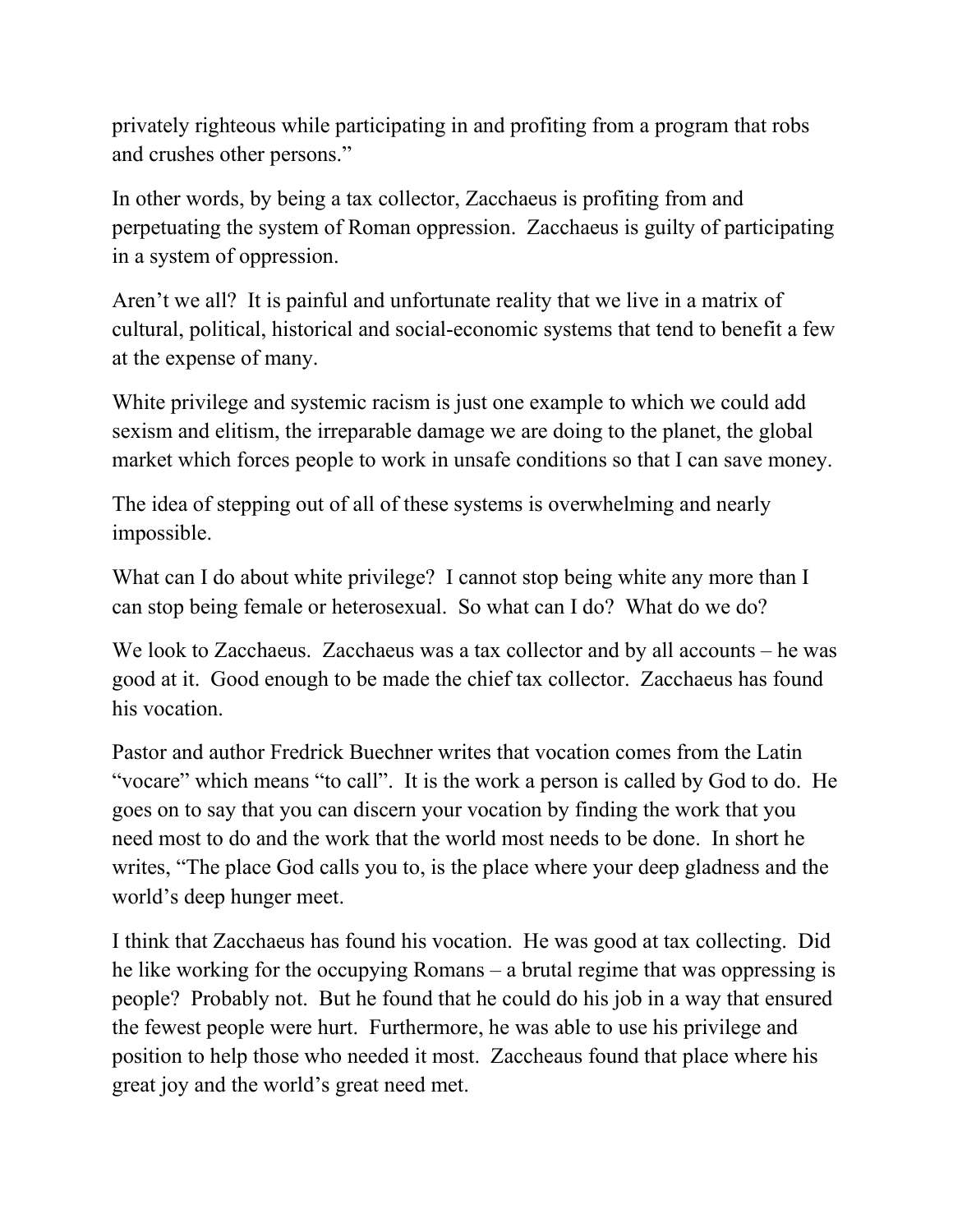We could berate Zacchaeus and think that he should have quit being a tax collector – but what would that have done? What about the poor families he was supporting? They would have to go without. What about his diligence to make sure people weren't defrauded – and were overly compensated when they were? That would go away and the system would slip once more into corruption.

Zaccahaeus found a way to work within the system to do God's work. He uses the Roman system of oppression to help the poor and care for those who have been cheated.

So how can we use the painful system we are in for good? What do we do about white privilege?

First we acknowledge it. We call it out and recognize it for the oppressive system that it is. We stop pretending that it doesn't exist. That might make us uncomfortable. That's ok. discomfort brings transformation and growth.

Second, we have the ability to use our positions of privilege to actively dismantle systemic racism. We can use our voice to call out racism when we see it, hear it, or experience it.

We cannot sit back and allow systemic racism and white privilege to continue and comfort ourselves with the notion that "we aren't racist." We must become actively anti-racist. Working within the system to dismantle it.

Third and even more importantly, we silence our voice and create a space for black and brown voices to be heard. One of the best things we can do is stop being the loudest voice in the room.

Read African American authors and poets.

Watch movies and television shows with African American protagonists.

Worship at black churches – listen to black preachers.

Notice when black voices, protagonists and images are missing

Finally, we must acknowledge that we are not being anti-racist only to help our black neighbors but to help ourselves. That we cannot be all that God calls us to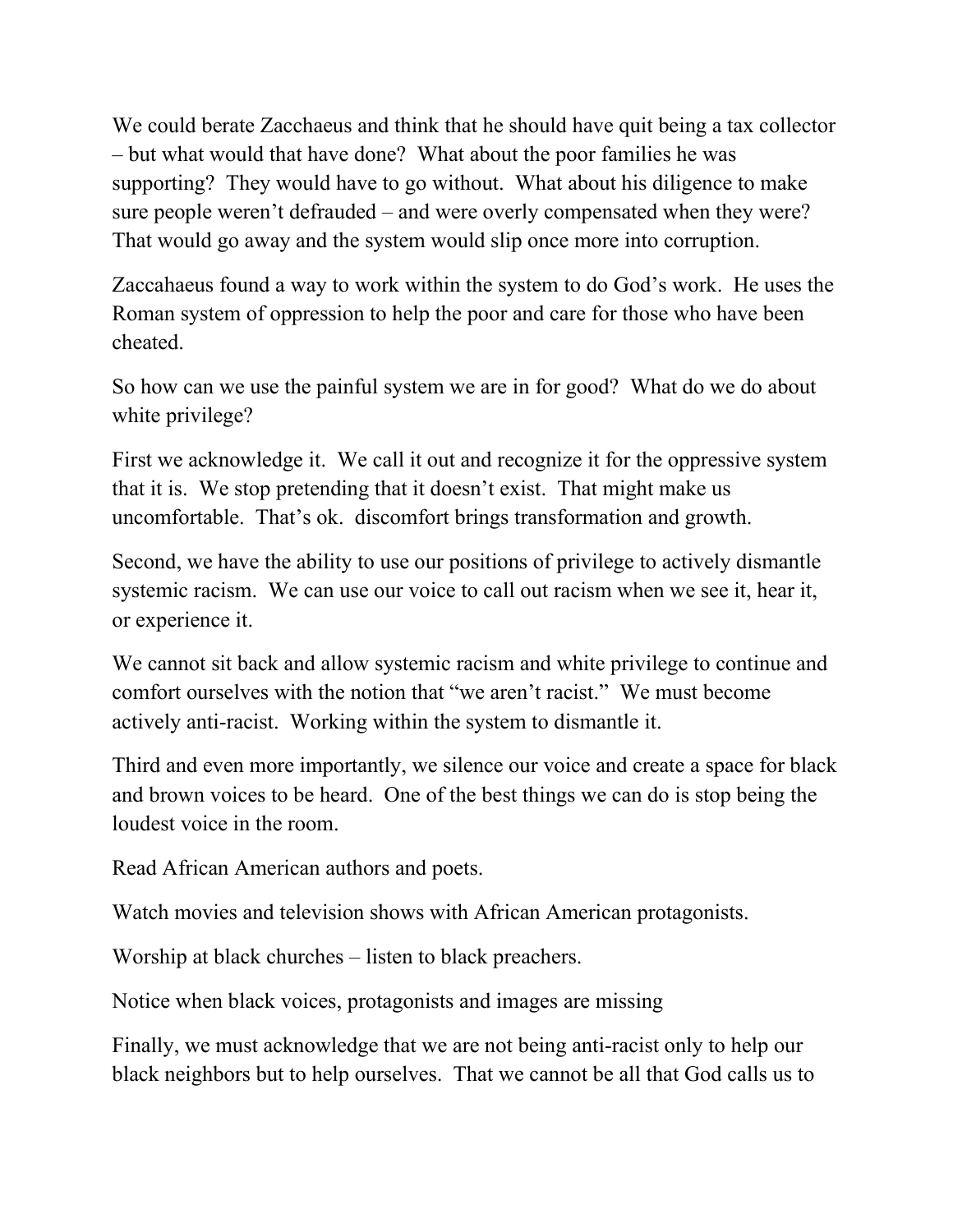be, we cannot live out our vocation to love God, love others and love ourselves while racism exists.

in 1963, Rev. Dr. Martin Luther King,Jr. wrote a letter from a Birmingham Jail to the white clergymen of Birmingham, Alabala. He confronts them and invites them to use their positions of authority and their white privilege to end segregation and discrimination. He writes this:

In a real sense all life is inter-related. All men are caught in an inescapable network of mutuality, tied in a single garment of destiny. Whatever affects one directly, affects all indirectly. I can never be what I ought to be until you are what you ought to be, and you can never be what you ought to be until I am what I ought to be."

Each of us has different abilities. Different experiences and different gifts. We have different callings and different vocations. Where you find your deep gladness may be different than mine.

Some of us are tax collectors.

Some are protest marchers.

Some are in powerful positions.

Some are musicians.

Some are letter writers.

Some are Freedom Riders.

Whatever your great joy is – whatever gifts God has given you that makes your heart sing – the world needs it now to expose white privilege and dismantle racism.

As some of you know, as part of my renewal leave, Gary and I did a Civil Rights tour of the south. We went to Little Rock, Arkansas, Sumner and Jackson, Mississippi, Selma, Birmingham and Montgomery, Alabama. I learned so much about the struggle of the civil rights movement and how so many paid with their lives so that others would have freedom. I learned about the direct link from slavery to mass incarceration today. My eyes were opened to so much and helped me to realize I have so much more to learn.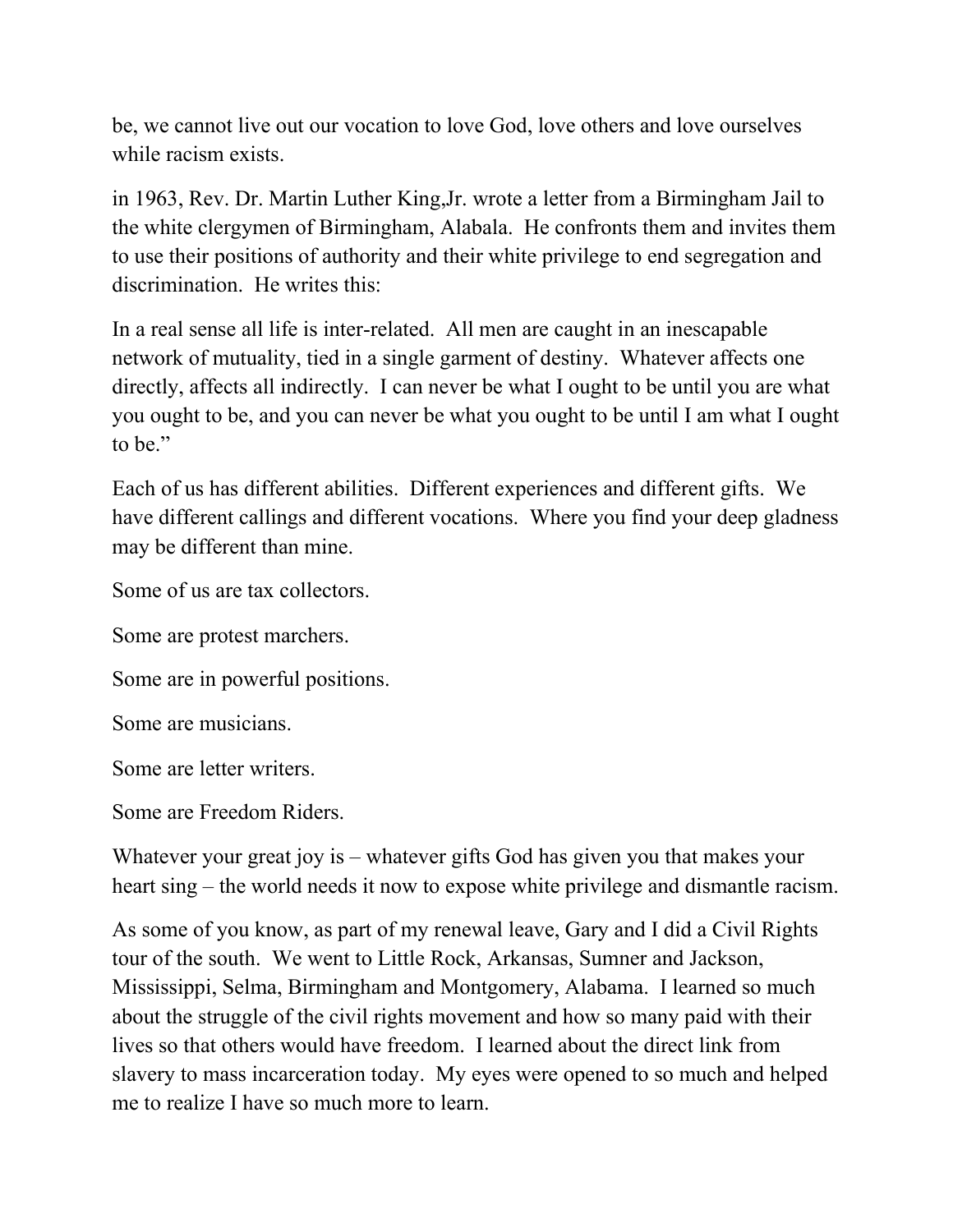One of the last places we toured was Bethel Baptist Church where I learned about Rev. Shuttlesworth. He was a huge part of the movement and I had never heard of him. I learned he let Martin Luther King be the face of the movement but he was the one pushing Rev. King because he was tired of waiting for change Bethel Baptist Church was bombed 3 times while he served there and the parsonage was bombed once and Rev. Shuttlesworth walked out unharmed.

Rev. Shuttlesworth had an urgency for change. While at Bethel Baptist, they shared a poem I want to close with, called Alabama Centennial by Naomi Long Madgett

They said, "Wait." Well, I waited. For a hundred years I waited In cotton fields, kitchens, balconies, in bread lines, at back doors, on chain gains. in stinking "colored" toilets and crowded ghettos, outside of schools and voting booths. and some said "Later." And some said, "Never!"

Then a new wind blew, and a new voice rode its wings with quiet urgency, Strong, determined, sure. "No", it said, "Not 'never', not 'later." Not even 'soon." Now "Walk!" And other voices echoed the freedom words, "Walk together, children, don't get weary." Whispered them, sang them, prayed them, shouted them. "Walk!" And I walked the streets of Montgomery until a link in the chain of patient acquiescence broke. Then again: "Sit down!" And I sat down at the counters of Greensboro.